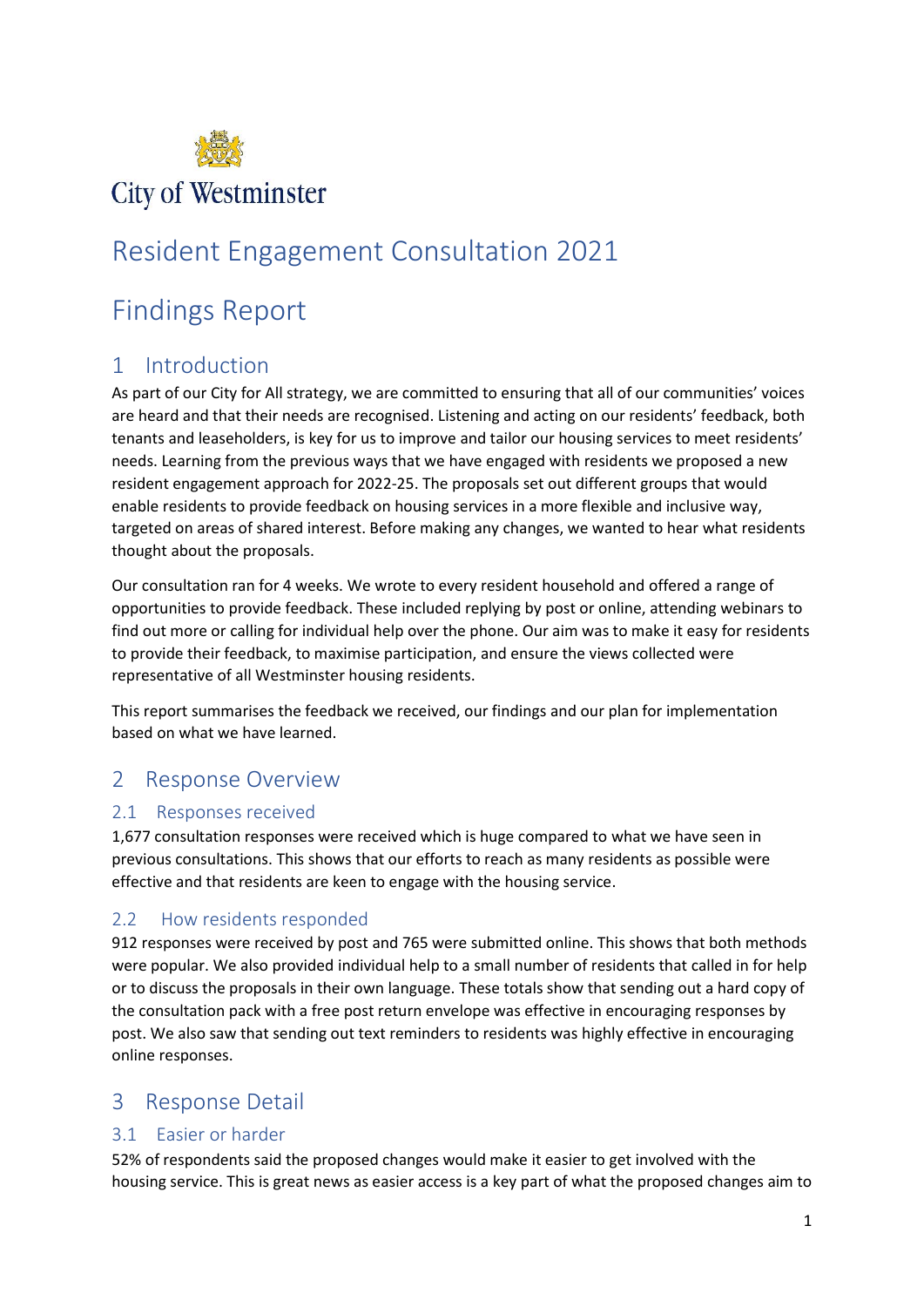achieve. 11% said the changes would make it harder to get involved. The important concerns of this smaller group are considered in the free text (3.5) and conclusions (5) sections of this report and will influence our implementation plan.

| <b>Easier</b> | No<br>Change | 10000000<br>udi ud. |  |
|---------------|--------------|---------------------|--|
| 52%           | 37%          | 11%                 |  |

#### 3.2 More or less likely

49% of respondents said that the proposed changes would make it more likely they would get involved with the housing service. Getting more residents involved is a key objective of the proposed changes so it is important so many say it would have that effect. 12% said the changes would make it less likely they would get involved. The important concerns of this smaller group are considered in the free text (3.5) and conclusions (5) sections of this report and will influence our implementation plan.

| <b>More Likely</b> | No Change | Likely<br>Less |  |
|--------------------|-----------|----------------|--|
| 49%                | 39%       | 12%            |  |

#### 3.3 Previously involved or not

71% of respondents said that they had never previously engaged to help improve housing services. This shows that we have been successful in reaching a new audience of residents who have not previously got involved but who are interested enough to take part in the consultation.

| <b>Not Previously Involved</b> | Previously Involved |  |
|--------------------------------|---------------------|--|
| 171%                           | 29%                 |  |

The 29% of respondents with a history of getting involved were asked if they would do so more or less often if the proposed changes were made. 84% said that they would get involved more often or that there would be no change. 16% said that they would get involved less often. The important concerns of this smaller group are considered in the free text (3.5) and conclusions (5) sections of this report and will influence our implementation plan.

| More often | Change<br>No. | often<br>Less |  |
|------------|---------------|---------------|--|
| 44%        | 40%           | 16%           |  |

#### 3.4 Interest in ways of getting involved

A significant number of respondents showed interest in each of the proposed groups and the existing forms of engagement mentioned in the consultation pack. The lower level on interest in youth engagement is to be expected given that most respondents were not within the target age range for that option.

| Estate | Local     | ASB case | Working | Westminster | Policy &    | Youth      |
|--------|-----------|----------|---------|-------------|-------------|------------|
| action | briefings | reviews  | groups  | housing     | performance | engagement |
| plans  |           |          |         | online      |             |            |
| 68%    | 65%       | 59%      | 56%     | 54%         | 53%         | 36%        |

#### 3.5 Free text Responses

Across the two free text questions in the consultation survey, we received a huge amount of varied and specific feedback. We have read every response and identified several common themes which reflect the views of respondents. Where the information included in a free text response required urgent action it has been taken on by the relevant colleague. For example, all complaints identified have been passed to the relevant department lead and tracked to ensure that the required action has been taken.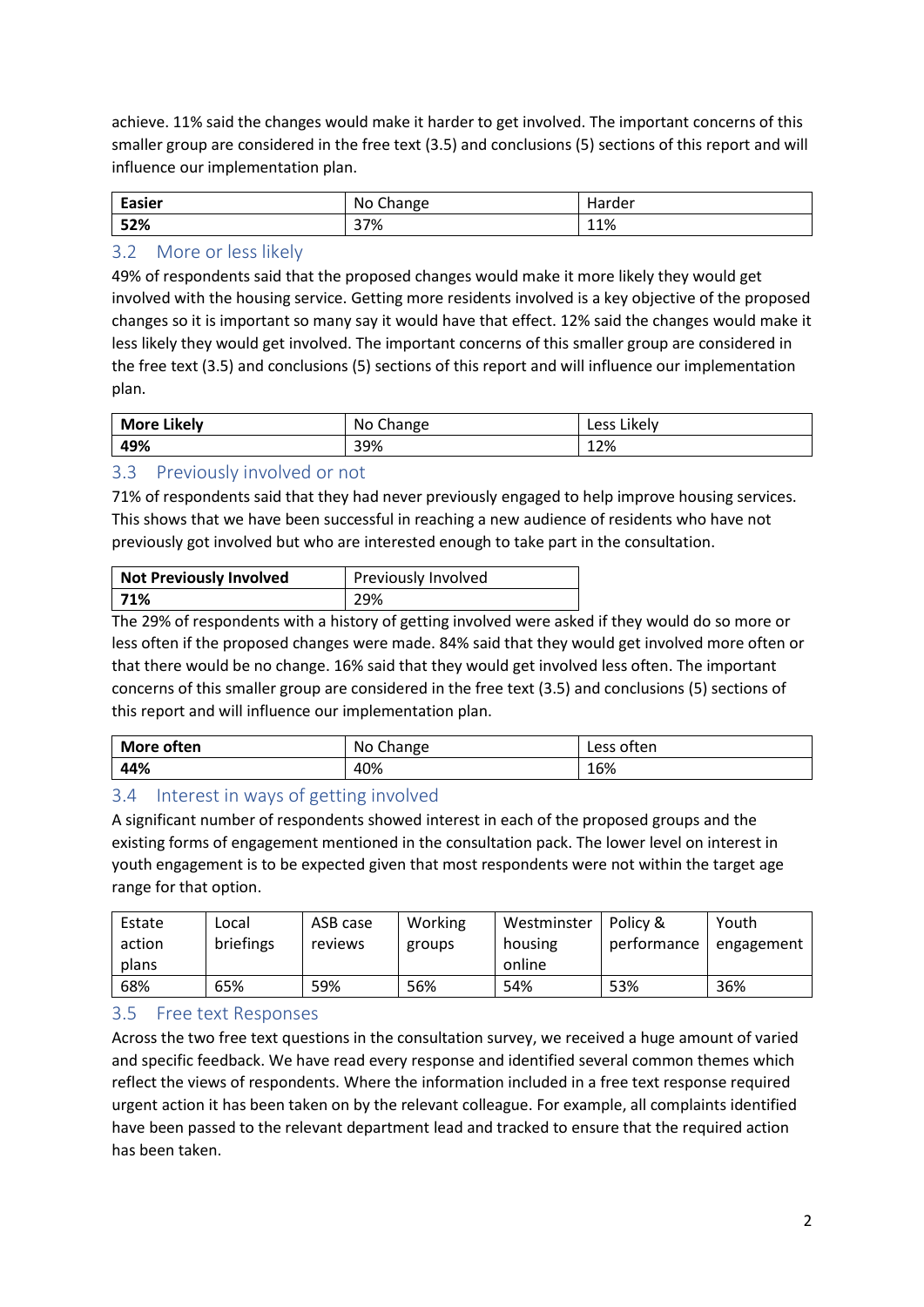#### 3.5.1 Engagement

Comments which related directly to resident engagement were overwhelmingly in support of the proposals, but a number were sceptical that the proposed changes would have the impact they aim to achieve in improving services. Some responses raised concerns that residents without online access might be excluded. Others said they did not want to get involved and just wanted to receive a good basic service from their landlord.

#### 3.5.2 Areas to improve

Many responses mentioned other service areas where they would like to see improvements. The majority of these focused on maintenance and asset investment, communication and follow-up, or anti-social behaviour and security. Other responses mentioned a wide range of topics including wanting a stronger local connection with housing staff, environmental action from greening to decarbonisation, support for groups that may be excluded, the bidding & allocation process, cleaning, and parking.

### 4 Diversity and inclusion

Data collected from respondents during the consultation shows that, in addition to hearing from many more people than we dared to hope, we have also been successful in gathering feedback from a representative and diverse group of residents. The tenure, gender, ethnicity, and age profile of respondents aligned closely with the resident data we already hold. Support for the proposals was consistent across different demographic groups. During implementation we will work to ensure that this diversity is also reflected in the groups and forums we establish.

## 5 Conclusions

Residents tend to support the proposed change of engagement approach and believe the wider range of engagement options will make it easier to get involved more often, leading to wider participation. Most respondents had not previously been involved with the housing service, so we have been successful in collecting the views of residents we have not heard from in the past. Residents with a history of getting involved tend to believe the proposed changes will lead them to do so more often or that they will continue being involved as frequently as they have in the past.

There is substantial interest in all the existing or proposed groups and forums. Residents were most interested in estate-based or local engagement. ASB other themed groups and the policy and performance group also received interest from more than half of respondents. Due to its steering function, the policy and performance group will be key to ensuring residents continue to shape the new approach to engagement and housing services more widely.

A smaller group of respondents felt that the proposals would make it harder for them to get involved and they would do so less often. The main concerns raised by this group were that the proposals might exclude people that don't have online access. We will need to make clear that the online groups proposed are accessible by phone and are offered in addition to face-to-face engagement. Most of the new groups will be hybrid which means people will have the option to attend meetings in person when it is safe for them to do so. We will also need to track and communicate the impact of our engagement activities so that residents are reassured that it is effective in improving services.